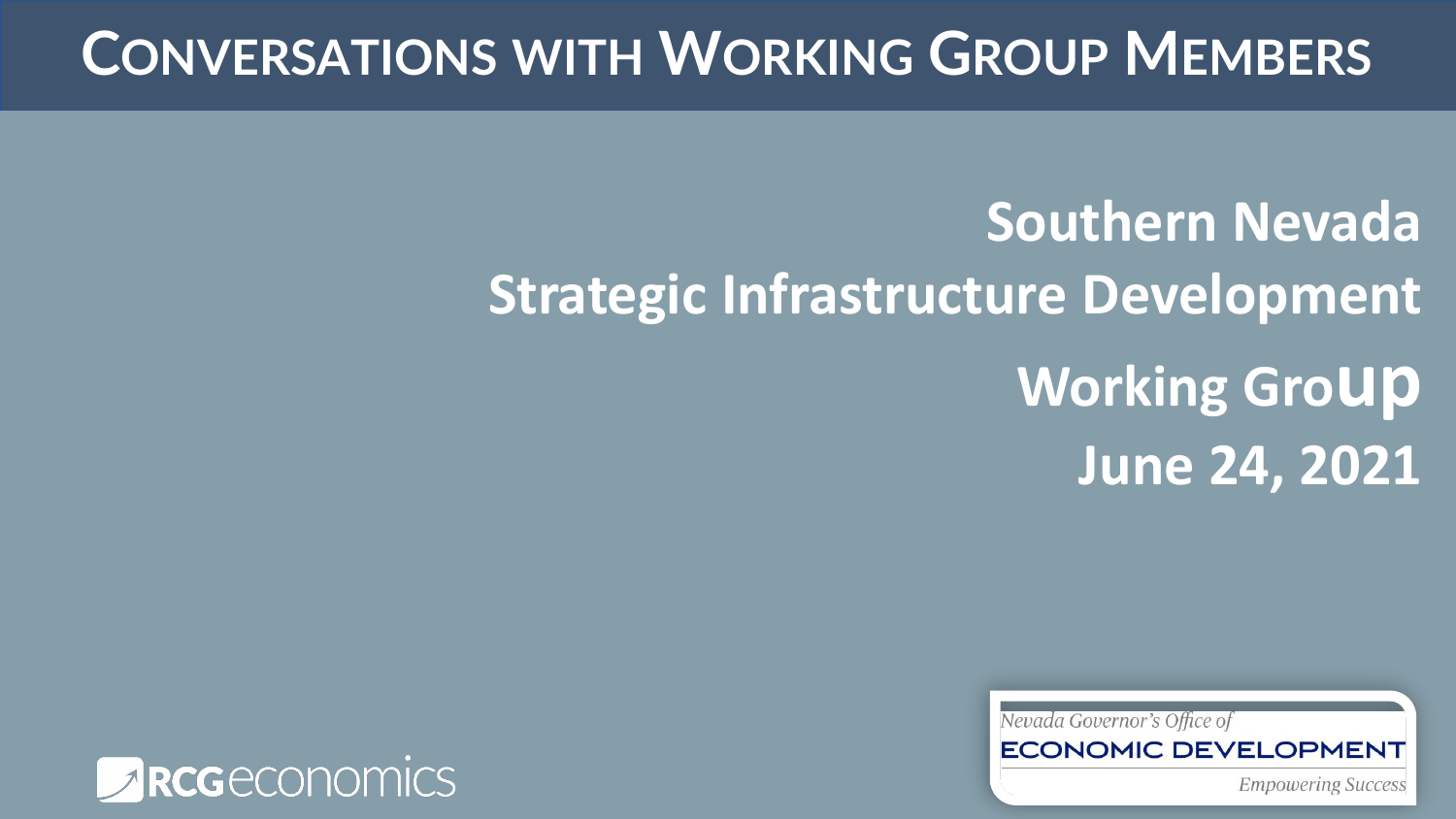### **Overview**

**Over the preceding weeks, RCG Economics ("RCG") & Working Group Chair, Kris Sanchez, conducted two-on-one interviews with the members of the Working Group. The following slides reflect salient themes & issues that emerged during those conversations, not the opinions of the Governor's Office of Economic Development ("GOED") nor RCG .**

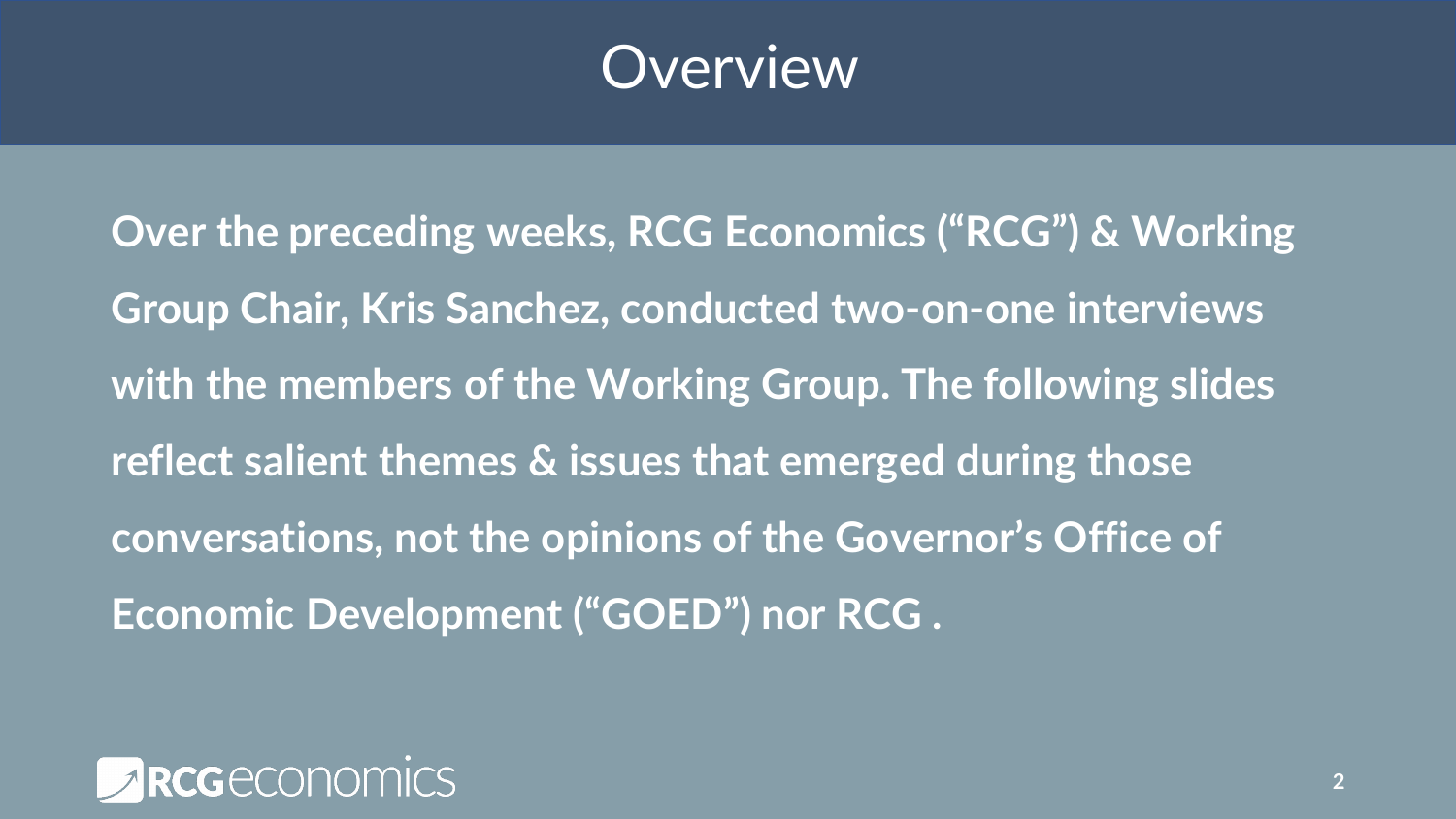# **Major Themes**

**Infrastructure & Economic Development**

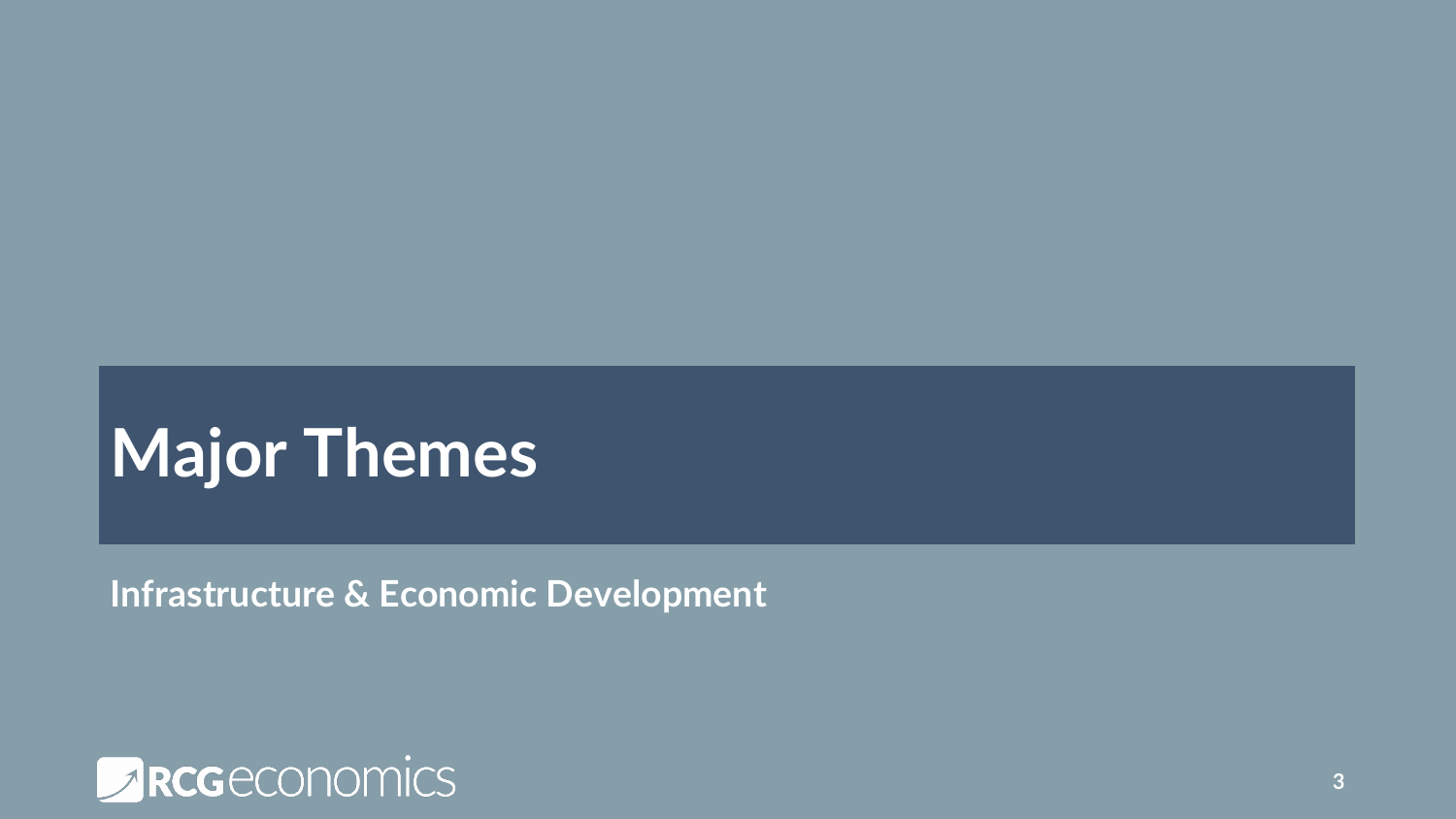# **Major Themes**

#### • *Infrastructure*

- **Is the built environment, everything it takes to support that built environment & the social infrastructure**
- **Connects people—to places, to opportunities &, most importantly, to a job**
- **"Nontraditional" infrastructure is also important**
- *Economic Development*
	- **Must reflect the values of the community (diversity, equity, inclusion, etc.)**

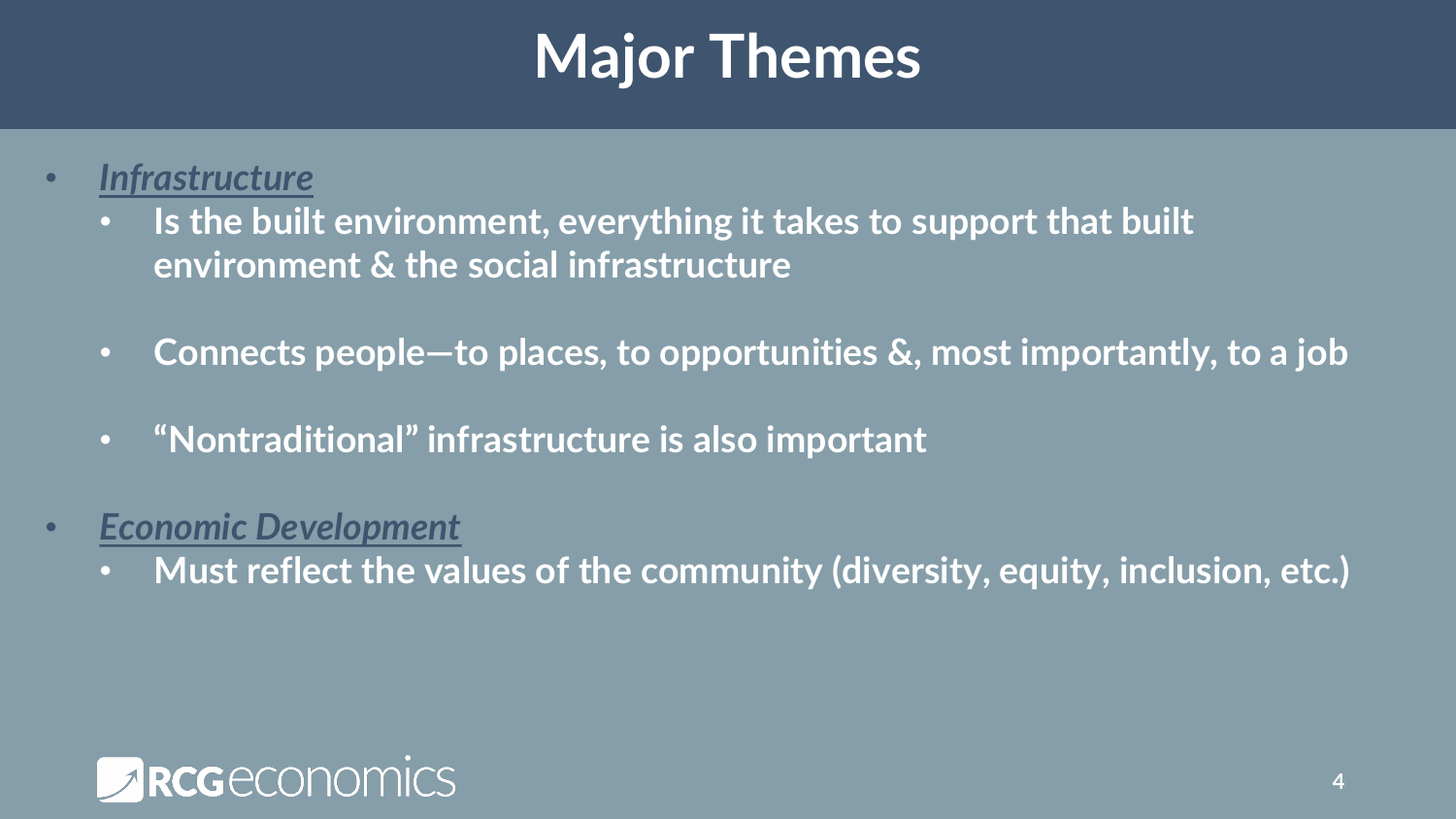# **Theme: Beginning with the End in Mind**

**Opportunities**

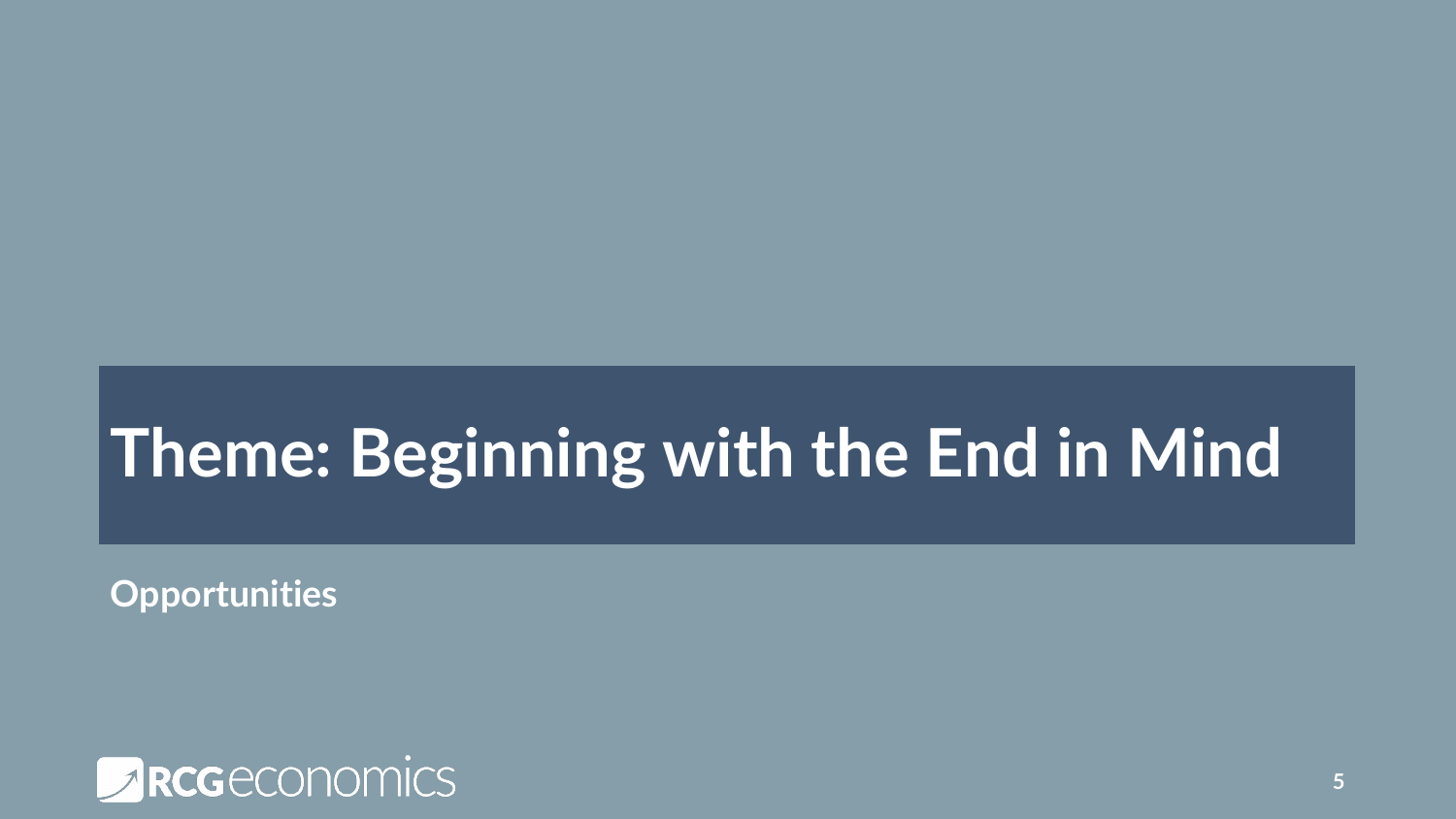# **Beginning with the End in Mind**

#### • *Opportunities*

- **1. Southern Nevada is a bit of a blank slate; we have relatively little to demolish & redevelop/replace compared to other states**
- **2. Lead from a unified—rather than siloed—perspective on policy, implementation, investment & collaboration with both public & private partners**
- **3. Invest where we want growth to go by being proactive rather than reactive, including incentives for specific industries we want to recruit within the context natural resource constraints (e.g., water)**

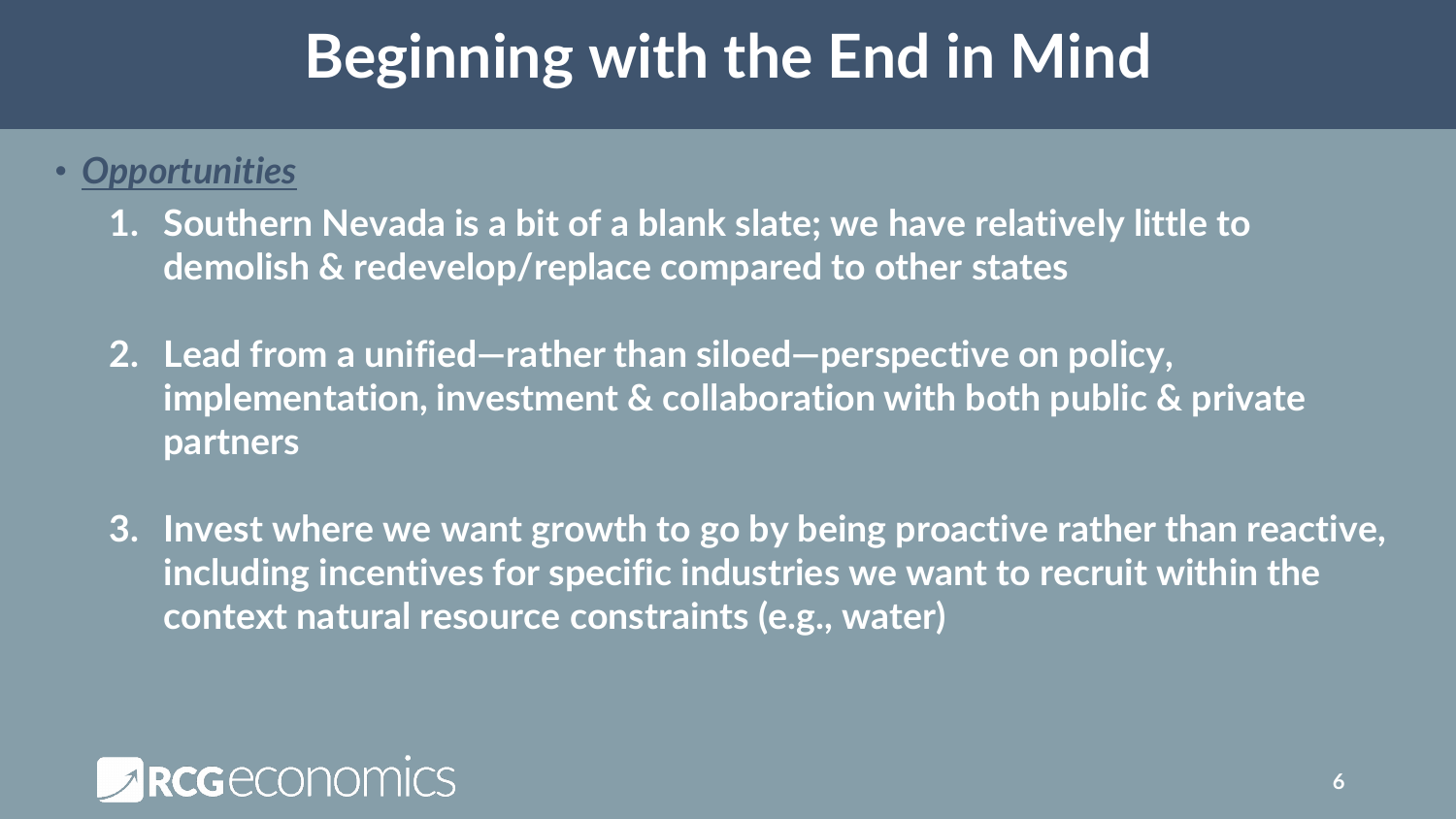# **Beginning with the End in Mind (cont.)**

- *Opportunities*
	- **4. Do something "magnificent" with the ARPA funding—a BIG, strategic project that "moves the needle"**
	- **5. Employ planning models, impact analysis & rigorous timelines to make the best decisions possible**
	- **6. Create a bipartisan, private-public independent group tasked with planning & decision-making relative the a regional infrastructure strategy, starting with a mutually agreed-upon definition**

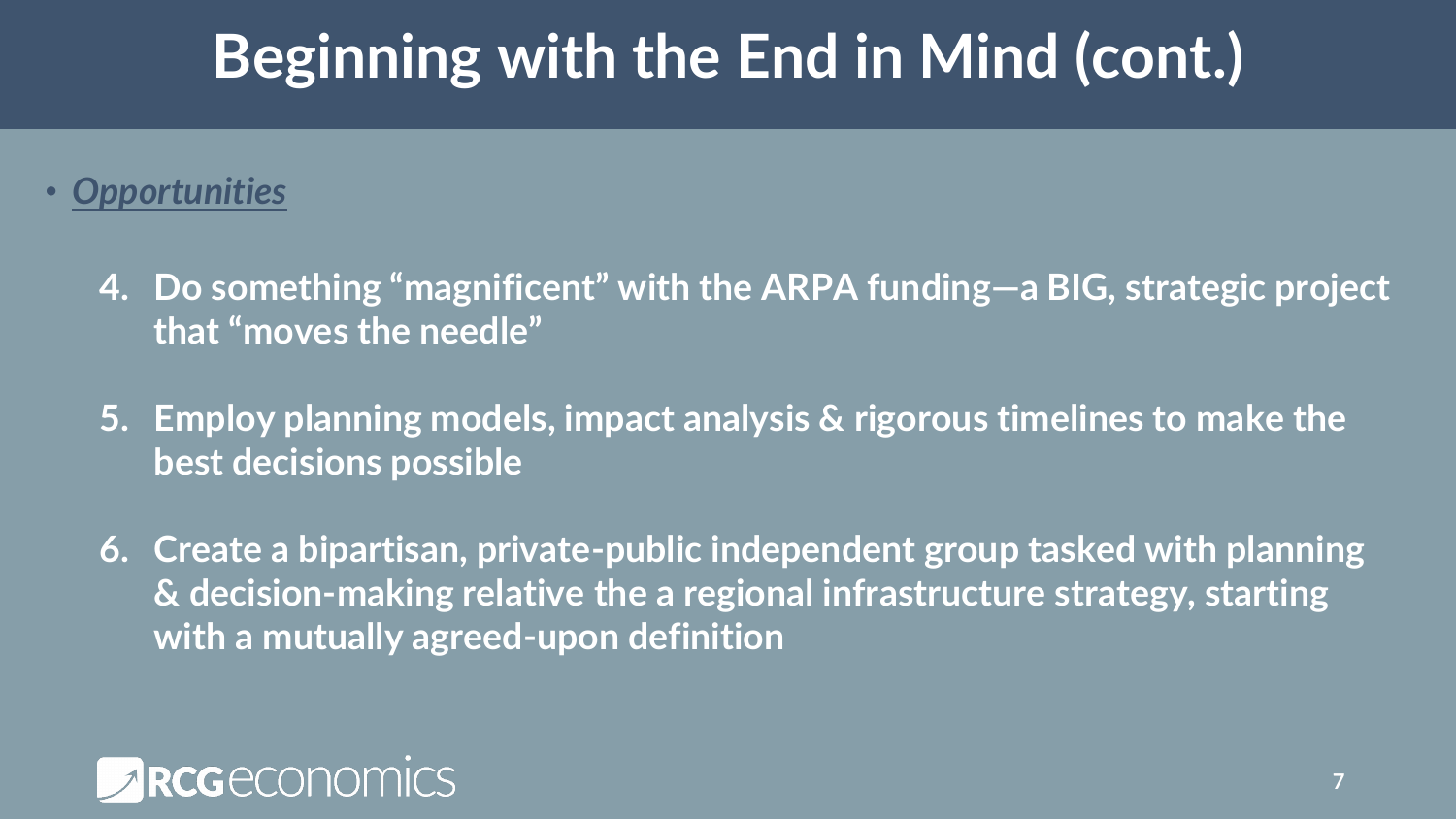## **Theme: Southern Nevada Jobs**

**& Attracting New Employers**

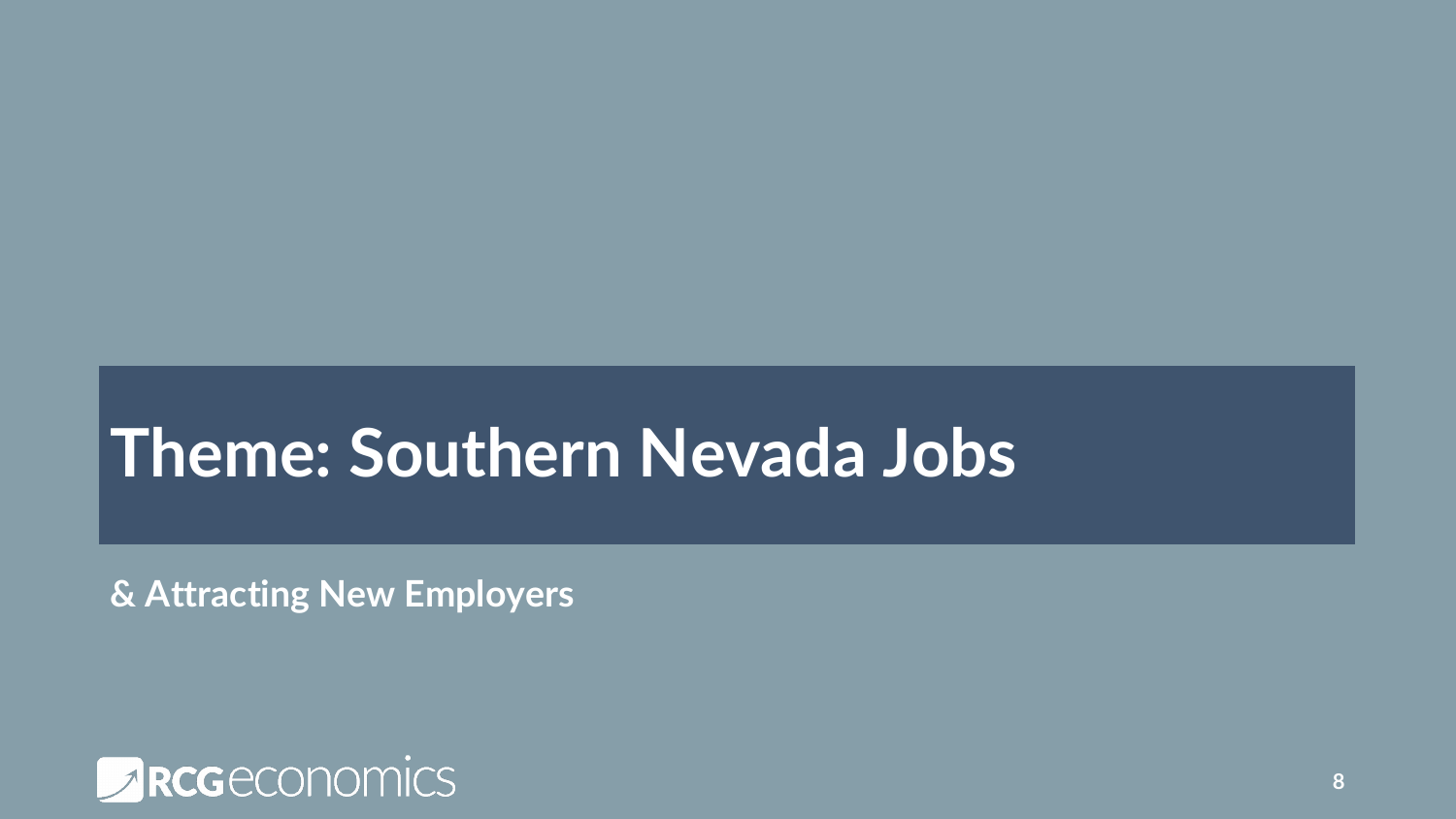## **Southern Nevada Jobs & New Employers**

- **The role of the Federal Government is a key issue in any talk of growth in Nevada**
- **That said, the quality of jobs produced can be more important (as a metric) than the price or scarcity of land**
- **So. Nevada has a vulnerable economy, but we must keep the hospitality industry strong as we diversify & become more resilient**
	- o **In the illustration to the right, Southern Nevada's hospitality industry could be considered a "Cash Cow" (mature industry with slower growth) ,while manufacturing might be a up & coming "Question Mark" moving towards a "Star" economic sector**



### RCGECONOMICS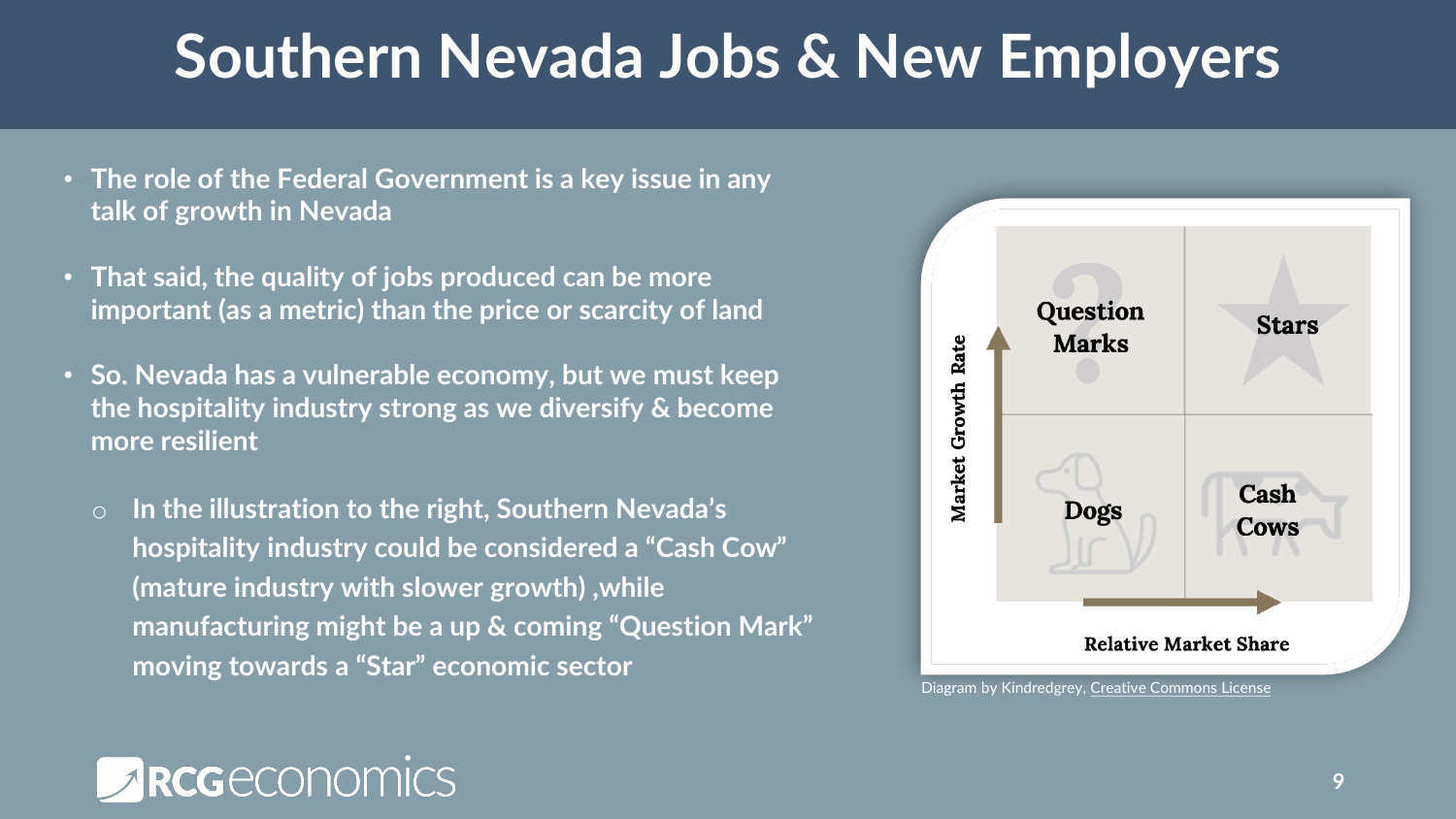### **Southern Nevada Jobs (cont.)**

#### • *Workforce Development*

- **1. Among the factors influencing employers' decision to relocate to Southern Nevada, the size & "quality" (e.g., skill set) of the workforce remains the concern most voiced**
- **2. We need to give greater attention to preparing our K-12 students with the right skills for high-demand, 21st-century jobs & occupations in Southern Nevada that have less chance of being automatable**
- **3. We need a retention strategy that matches our college programming to reduce the region's "brain drain"**

### RCGECONOMICS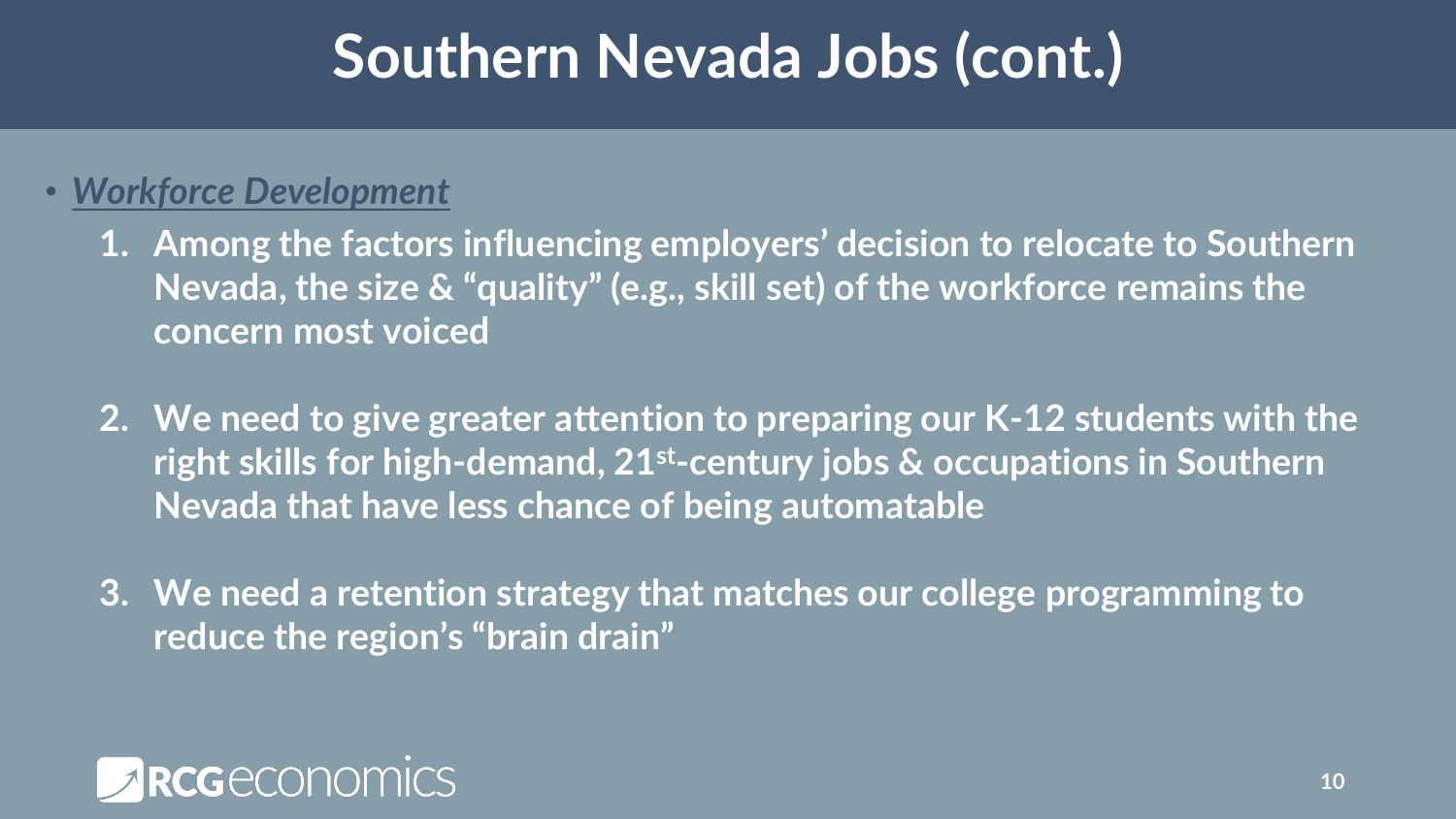## **Southern Nevada Jobs (cont.)**

### • *Utilities*

- **1. Need to reduce employer relocation costs & accelerate permitting, utilities, etc.**
- **2. Need to be strategic about the next capital improvement plan for the SNWA in southern Clark County (Sloan, Jean & the Ivanpah Valley)**

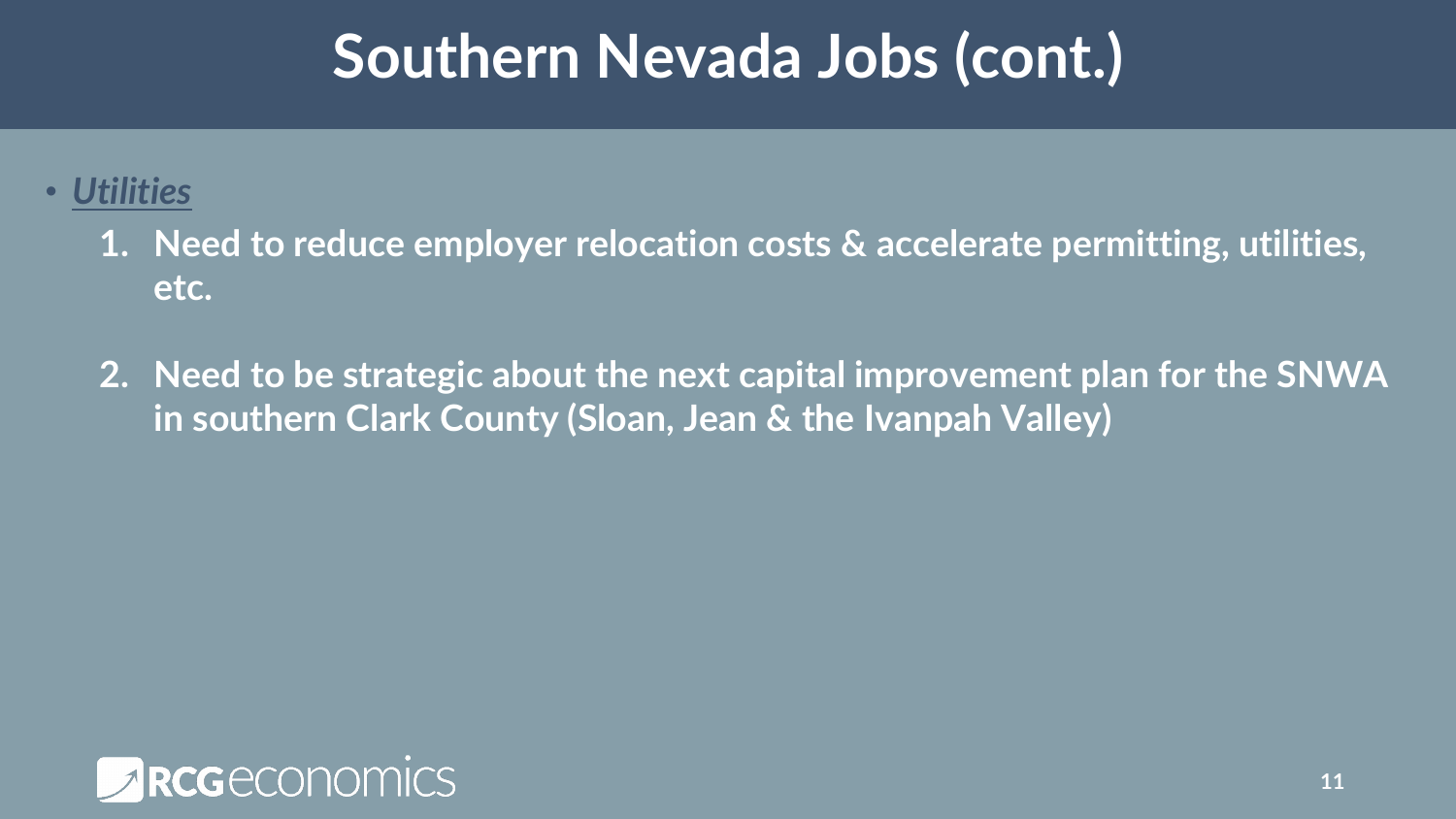## **Theme: Transportation & Distribution**

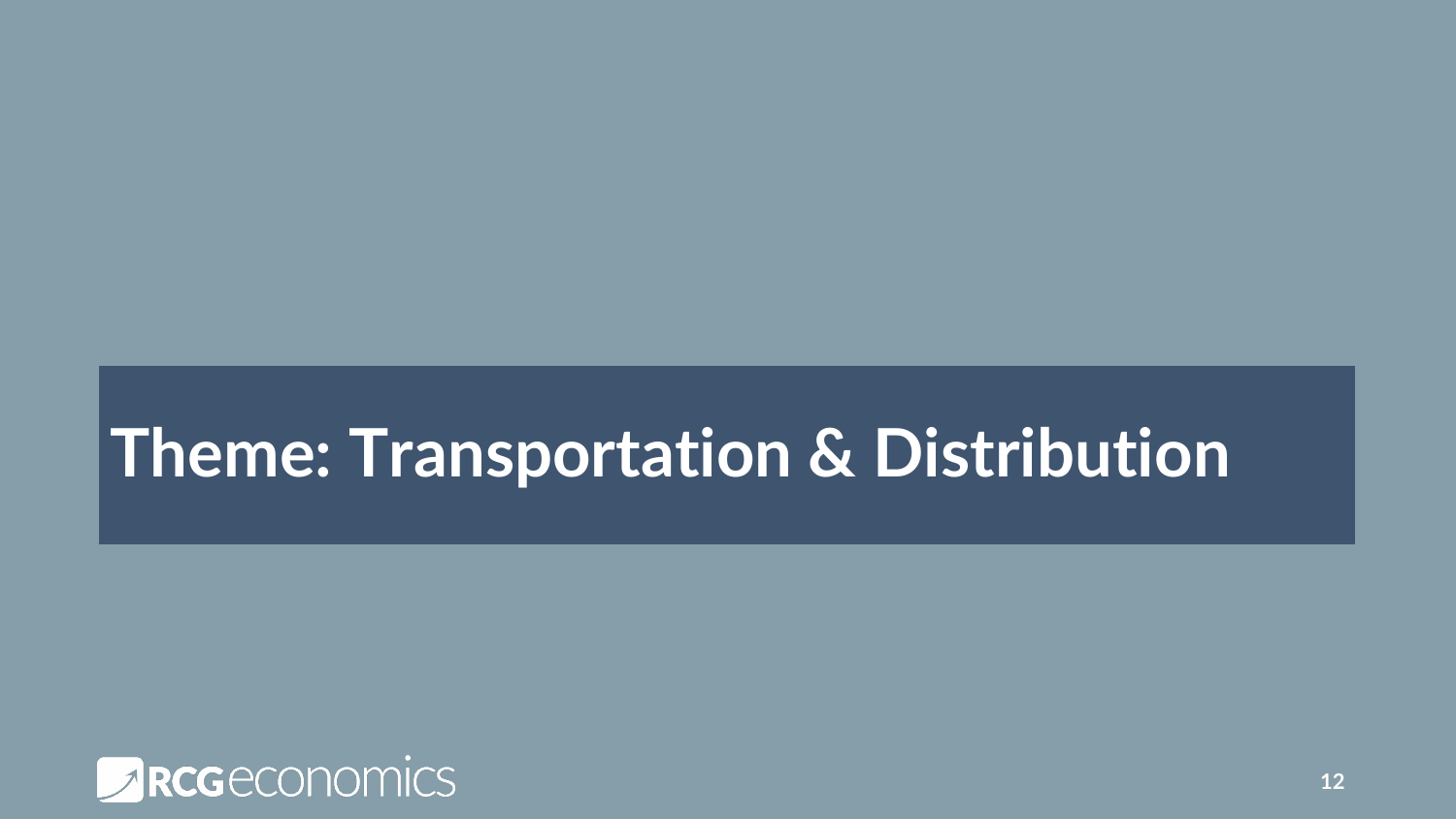### **Transportation & Distribution**

- **Our funding for public transit is the same as it was in the early 2000s**
- **NDOT currently has a \$530M annual budget shortfall**
- **Have to invest in public transportation to & from areas with affordable workforce housing**
- **Interstate 15: where possible, consider a designated lane for trucks**
- **Consider light rail for access to the colleges, universities, large employment centers, etc.**

### **RCG**economics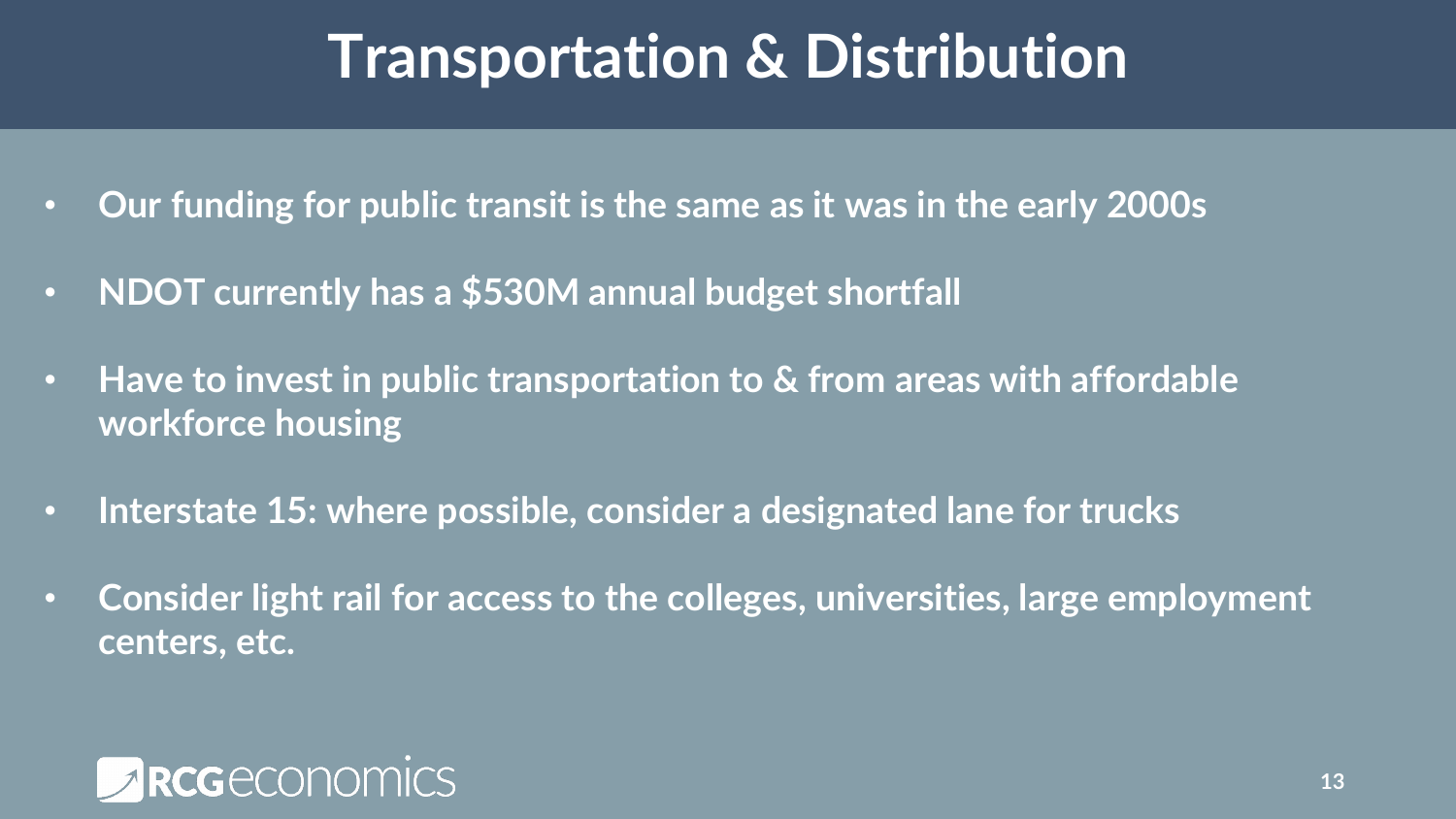# **Theme: Diversity, Equity & Inclusion**

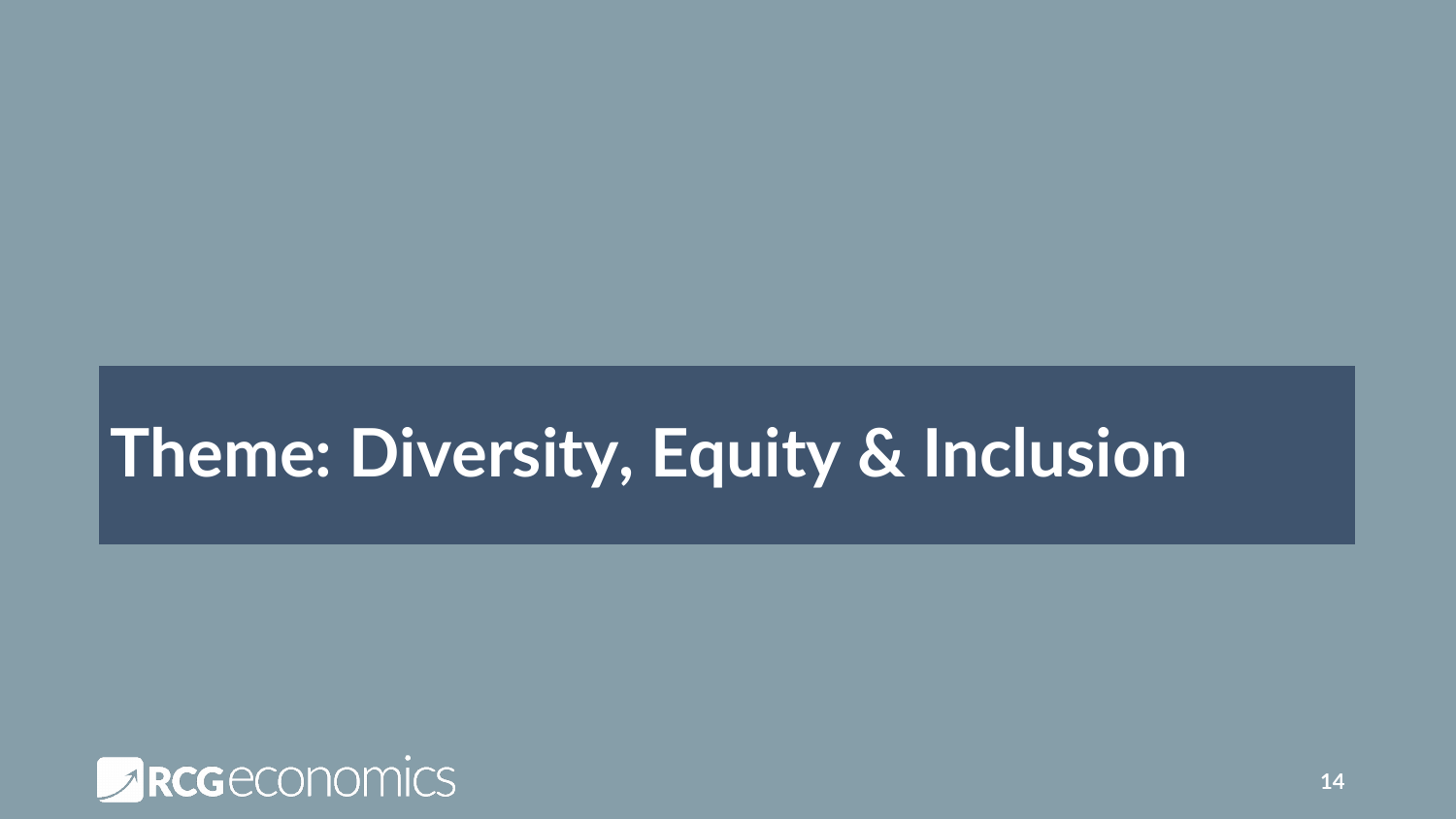# **Diversity, Equity & Inclusion**

- **Infrastructure improvements need to be accessible & equitably distributed**
- **Childcare & access to transportation: solving these is key to solving other problems down the line**
- **Need to do workforce building in diverse communities at the outset of projects**
- **Broadband & Wi-Fi are now critical components of education & daily life & are often considered as "critical infrastructure" especially for vulnerable communities**

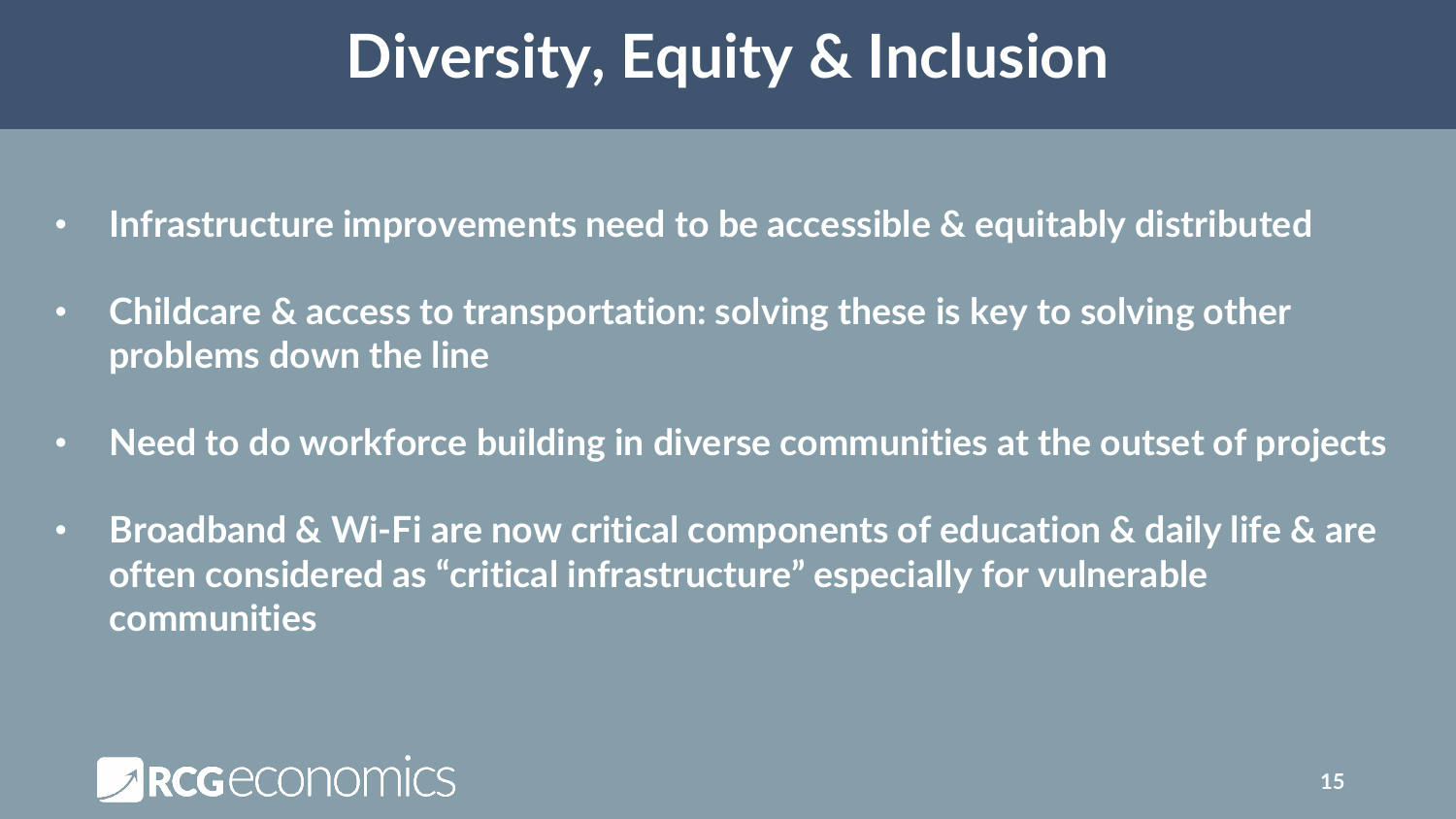# **Diversity, Equity & Inclusion (cont.)**

### • *Housing*

**1. As a neighbor to California, combined with quickly declining land inventory in the Las Vegas Valley, Southern Nevada faces potentially critical challenges with having sufficient workforce housing**

- **2. A contributor to this is the size of Southern Nevada's low wage workforce**
- **3. Las Vegas is falling behind in addressing housing needs (single & multifamily housing) in a united way, including a coordinated infill strategy**
- **4. The question of the proper "jobs-housing" strategy going forward is critical to effectively addressing residents' quality of life concerns**

### RCGECONOMICS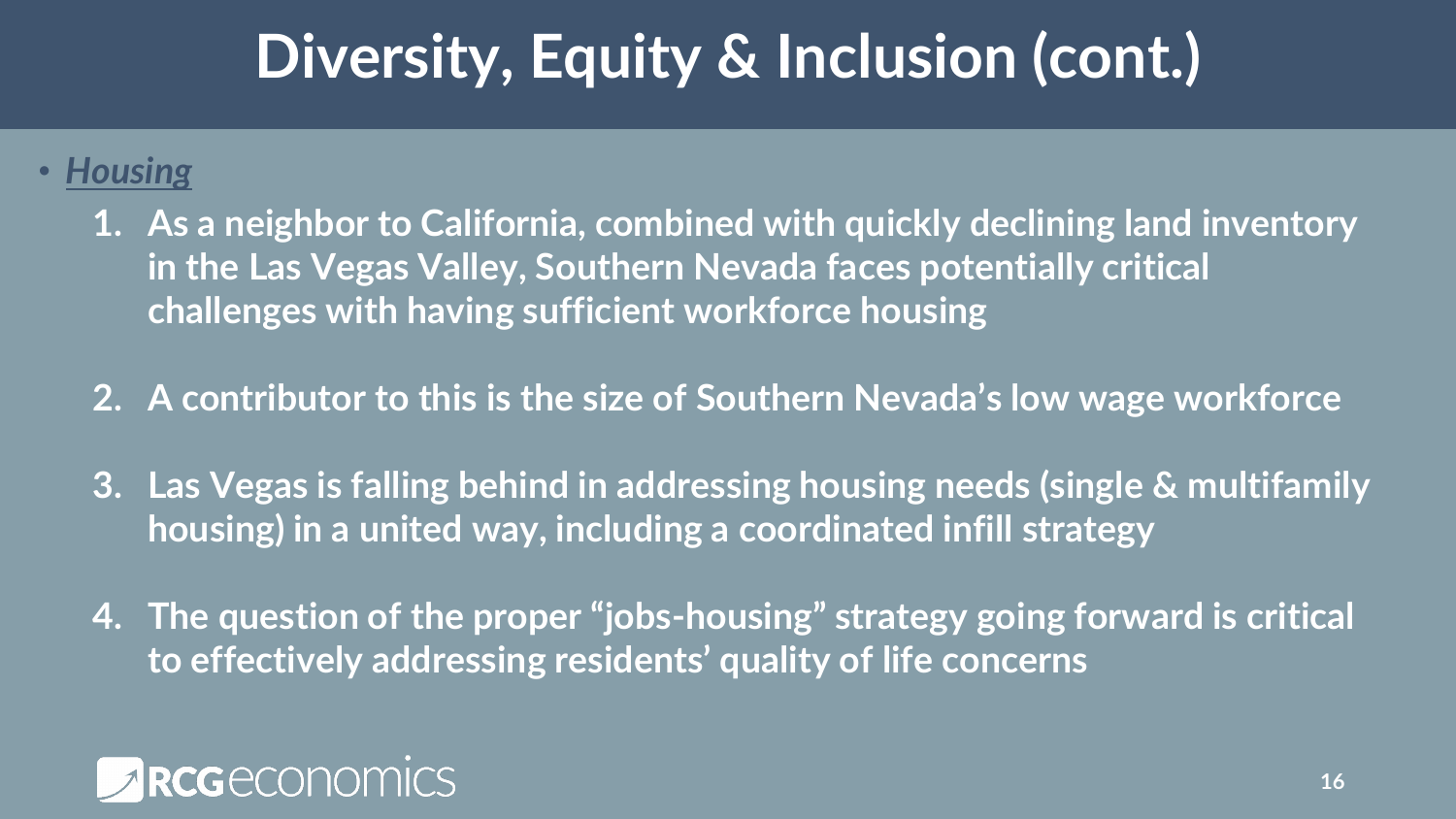### **Theme: Conservation & the Environment**

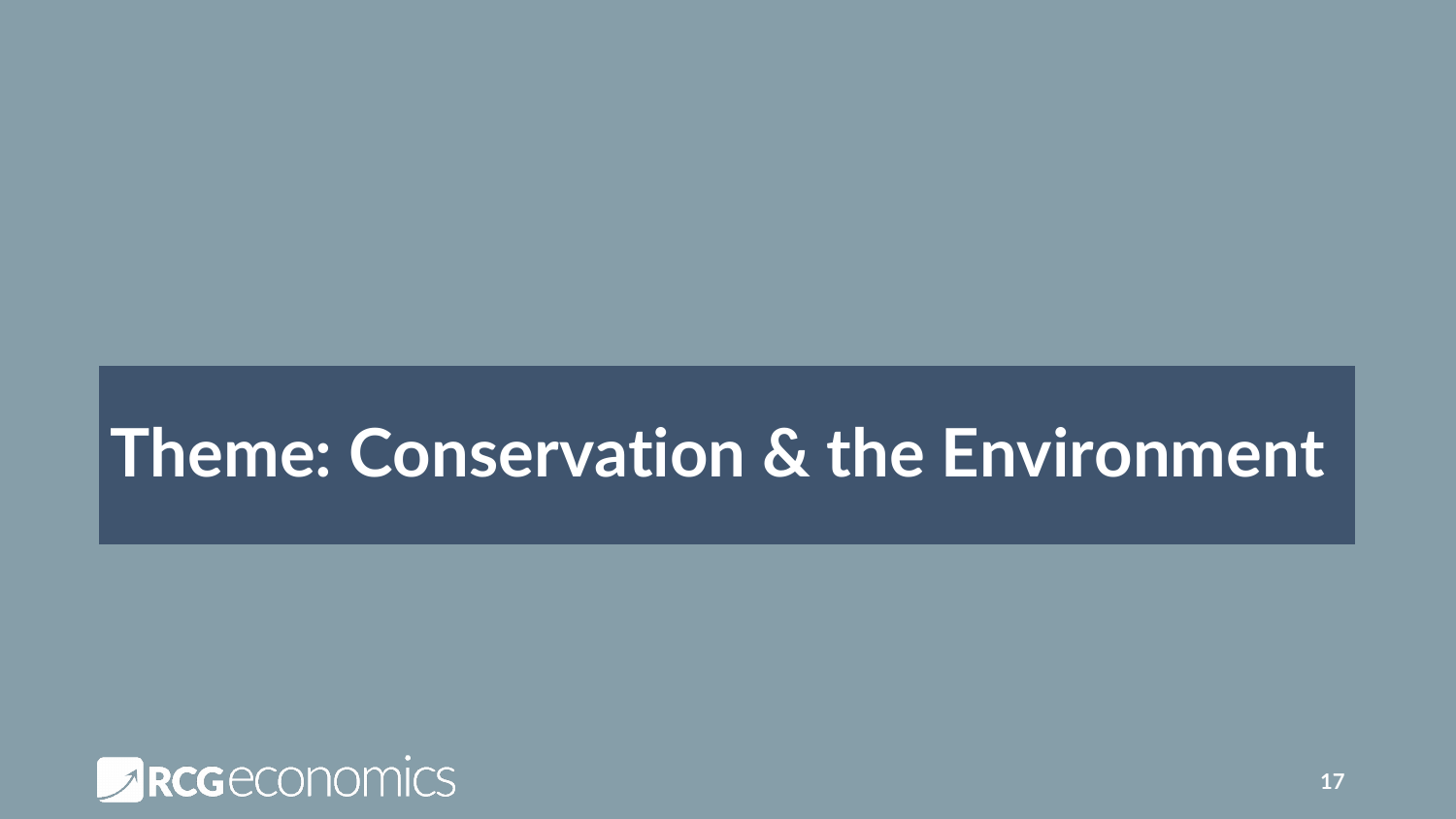## **Conservation & the Environment**

- **Need to balance the water shortage acceleration with the need to create jobs**
- **Construction materials used in infrastructure development affect the heat we experience; include urban reforestation in discussions of infrastructure**
- **Building Resilient Infrastructure & Communities ('BRIC") funding for "resilient infrastructure" is available, particularly for underserved communities**

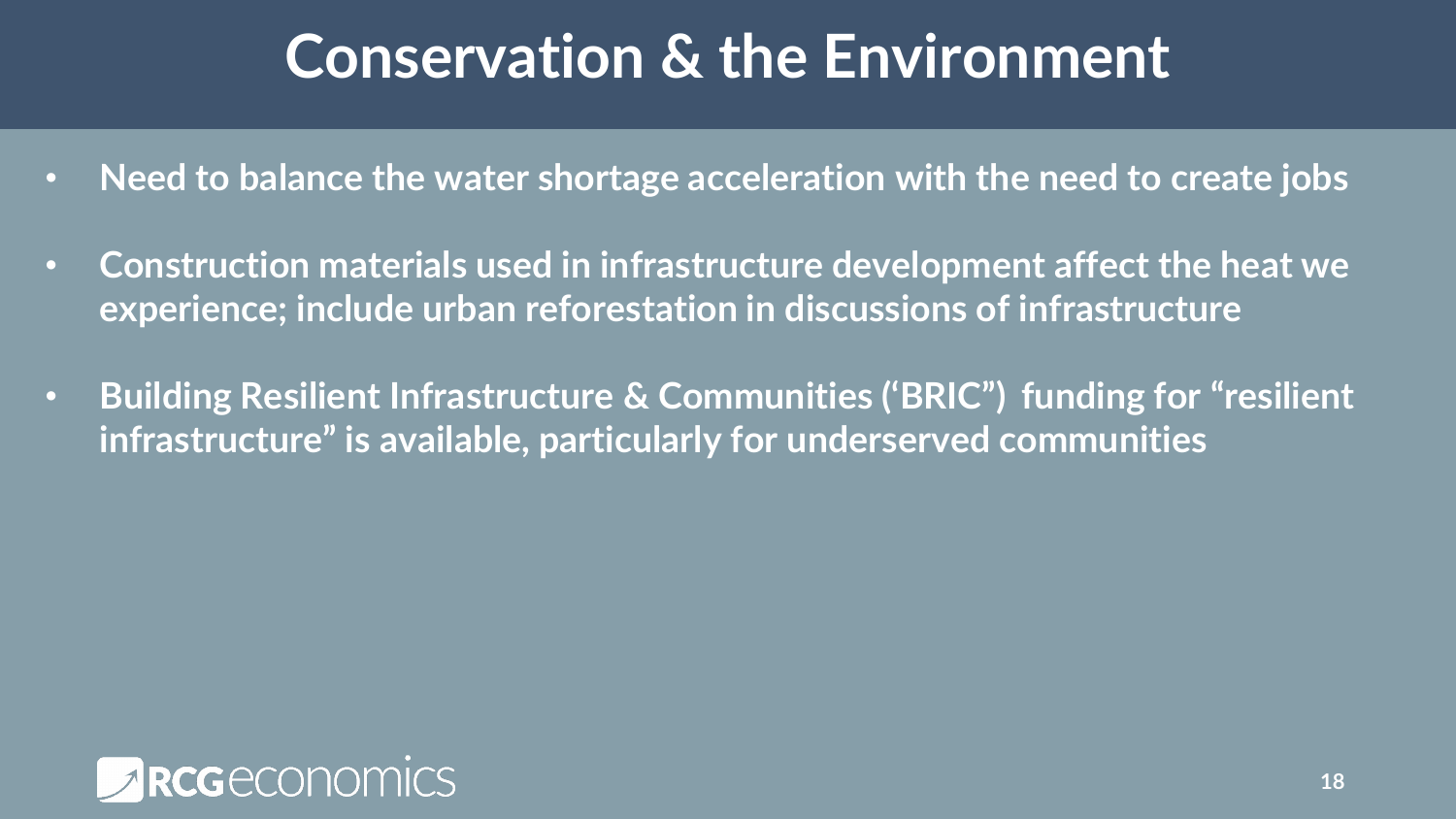# **Conservation & the Environment (cont.)**

- **"Good conservation goes hand in hand with good planning & smart economic growth."**
- **Sustainable & resilient economic growth will require a combination of technology & creative conservation practices**